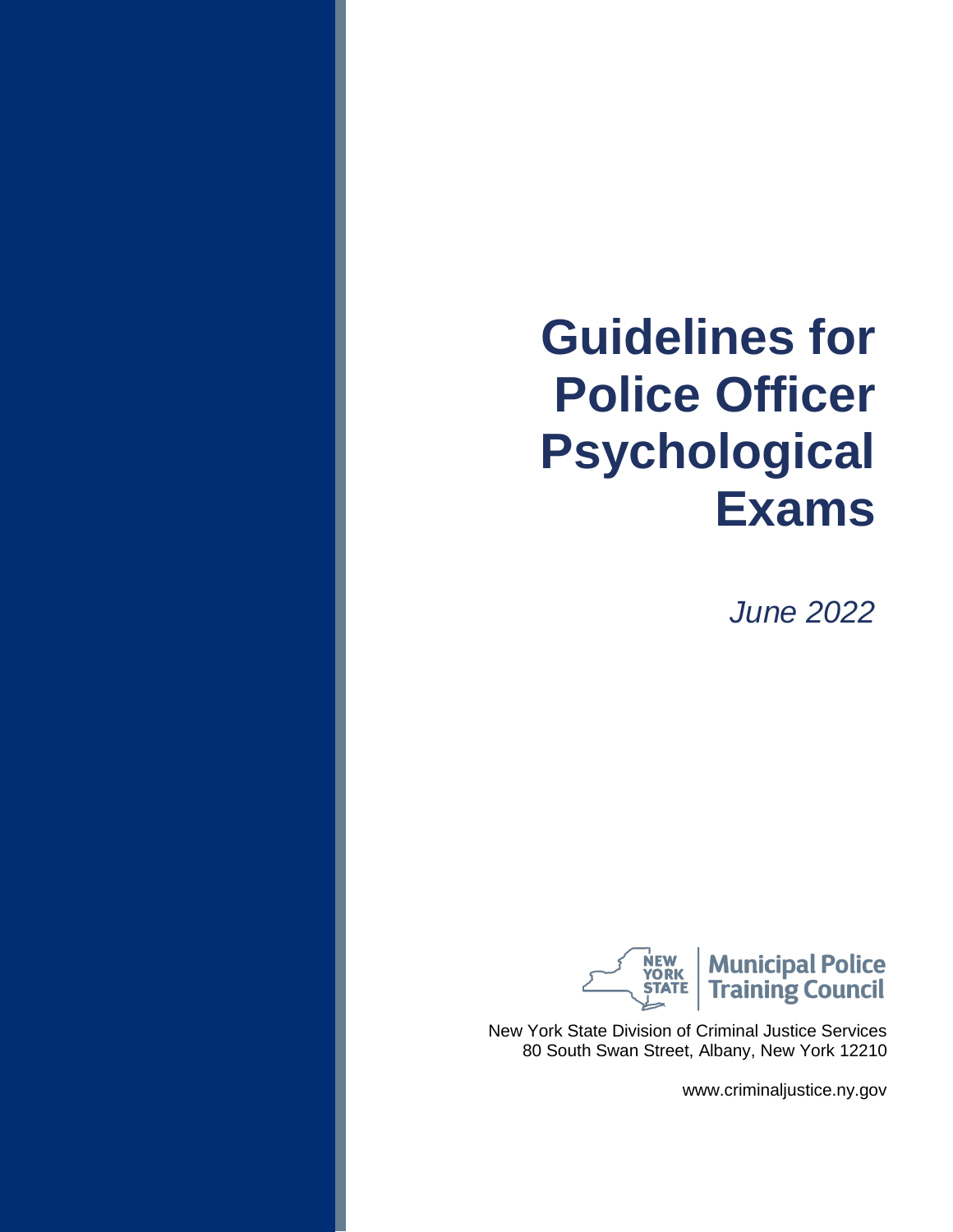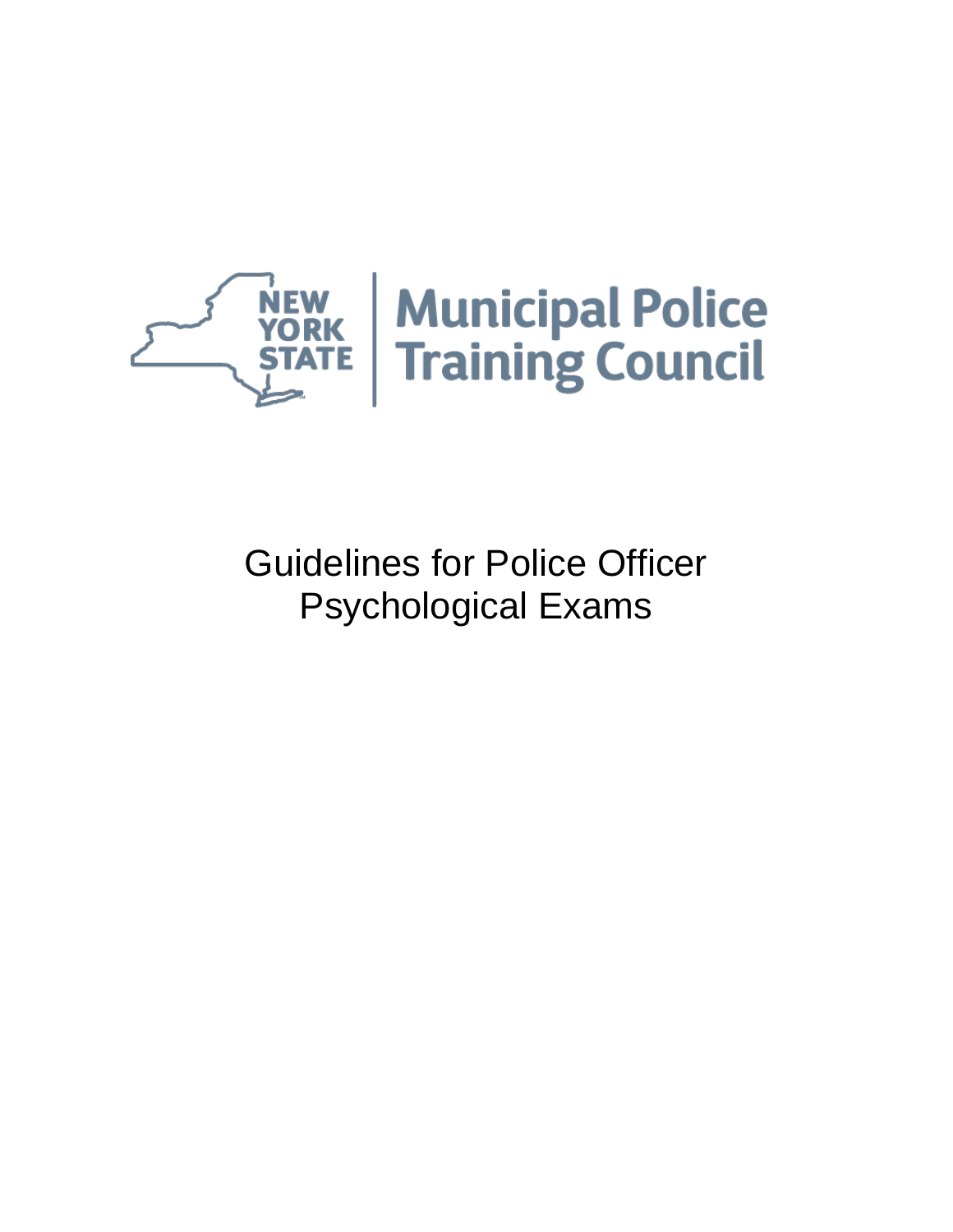# **Copyright Notice**

© 2022 by the New York State Division of Criminal Justice Services. You are hereby granted a non-exclusive license to use the enclosed materials for non-commercial use, and to reproduce, copy and/or distribute these materials for educational purposes, except for those materials contained herein which hold their own individual copyright by a third-party creator. The Division's materials contained in this publication may be included in a non-commercial derivative work with proper attribution to the New York State Division of Criminal Justice Services. These materials may not be posted or uploaded to a commercial or non-commercial internet site without the prior written consent of the Division.

THE 2022 EDITION IS PUBLISHED BY THE:

New York State Division of Criminal Justice Services Office of Public Safety 80 South Swan Street Albany, New York 12210

http://www.criminaljustice.ny.gov

VERSION June 2022

PRINTED IN THE UNITED STATES OF AMERICA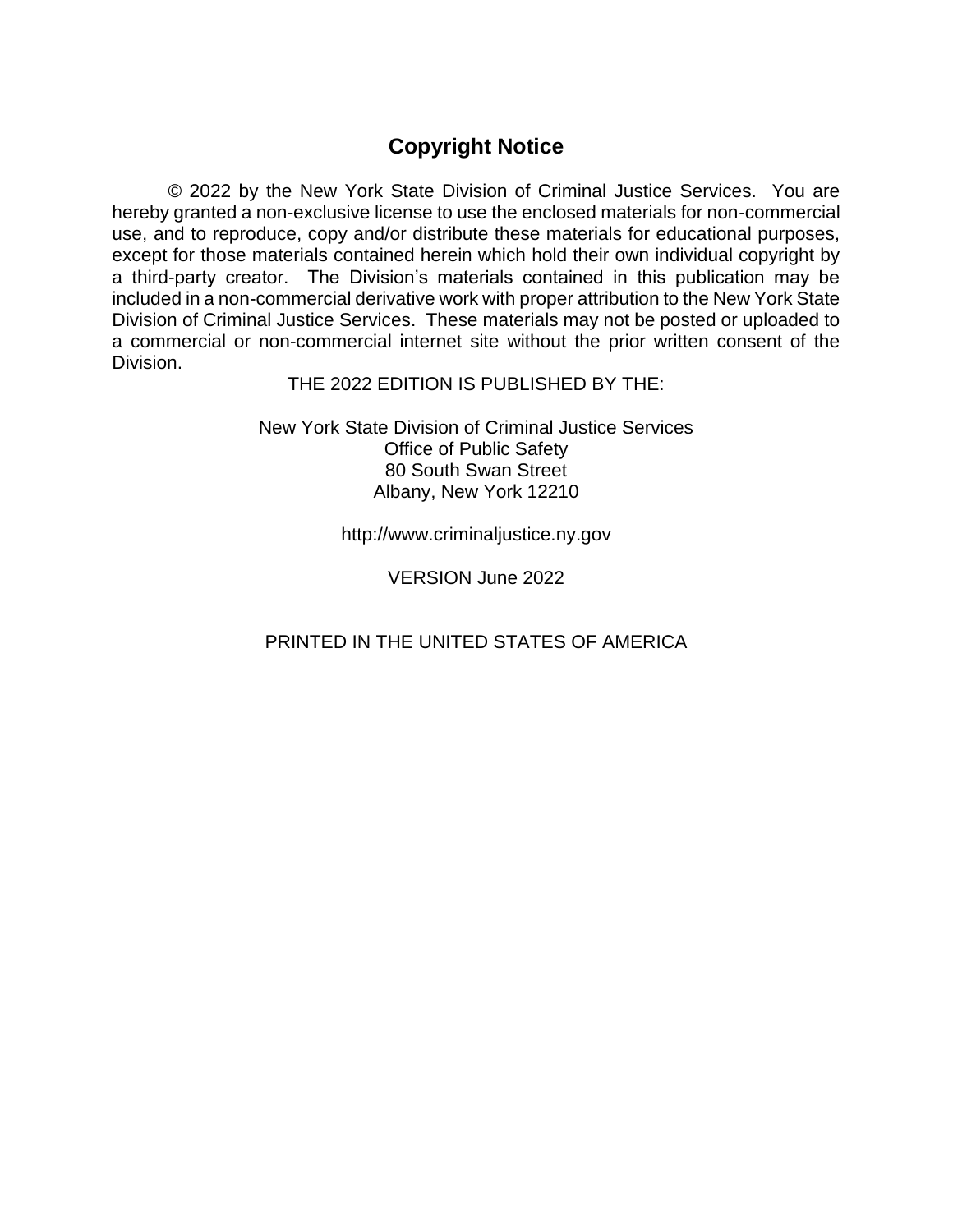The Guidelines for Police Officer Psychological Exams is intended to allow for the individual needs of each of the police departments in New York State regardless of size or resource limitations. Law Enforcement are encouraged to customize these protocols to meet their regional needs, while being mindful of the intent of the guidelines and regulatory requirements for conducting police officer psychological exams. As with all best practices guidelines adopted by the Municipal Police Training Council (MPTC), these guidelines are non-binding upon agencies, outside of any statutory or regulatory requirements, within New York State. The guidelines are meant to serve as a guide to be used when conducting police officer psychological exams.

The MPTC approved recent revisions to the guidelines at their June 2022 meeting.

# **Acknowledgments**

The creation of the original 2009 Guidelines for the Use of a Public Safety Psychological Examinations and subsequent update to the guidelines in 2022 was a time-consuming project requiring research on best methods of conducting pre-employment psychological screening of public safety candidates. This task could not have been accomplished without the cooperation and efforts of the following professionals who have contributed to this guide.

The Division of Criminal Justice Services offers a sincere thank you to the following agencies and individuals who assisted in this project:

# **Agencies:**

International Association Chiefs of Police (IACP) New York City Police Department New York State Association of Chiefs of Police State of California Commission on Police Officer Standards and Training (POST) State of Michigan Commission Law Enforcement Standards (MCOLES) State of New York Department of Civil Service State of New York Department of Correctional Services State of New York Division of State Police

# **Contributors:**

Dr. William McIntyre Ph.D., Public Safety Psychology Dr. David Kelley Ph.D., Public Safety Psychology Dr. Jay A. Supnick Ph.D., Law Enforcement Psychological Associates Associate Training Technician (Police) Matthew Slater, State of New York Division of Criminal Justice Services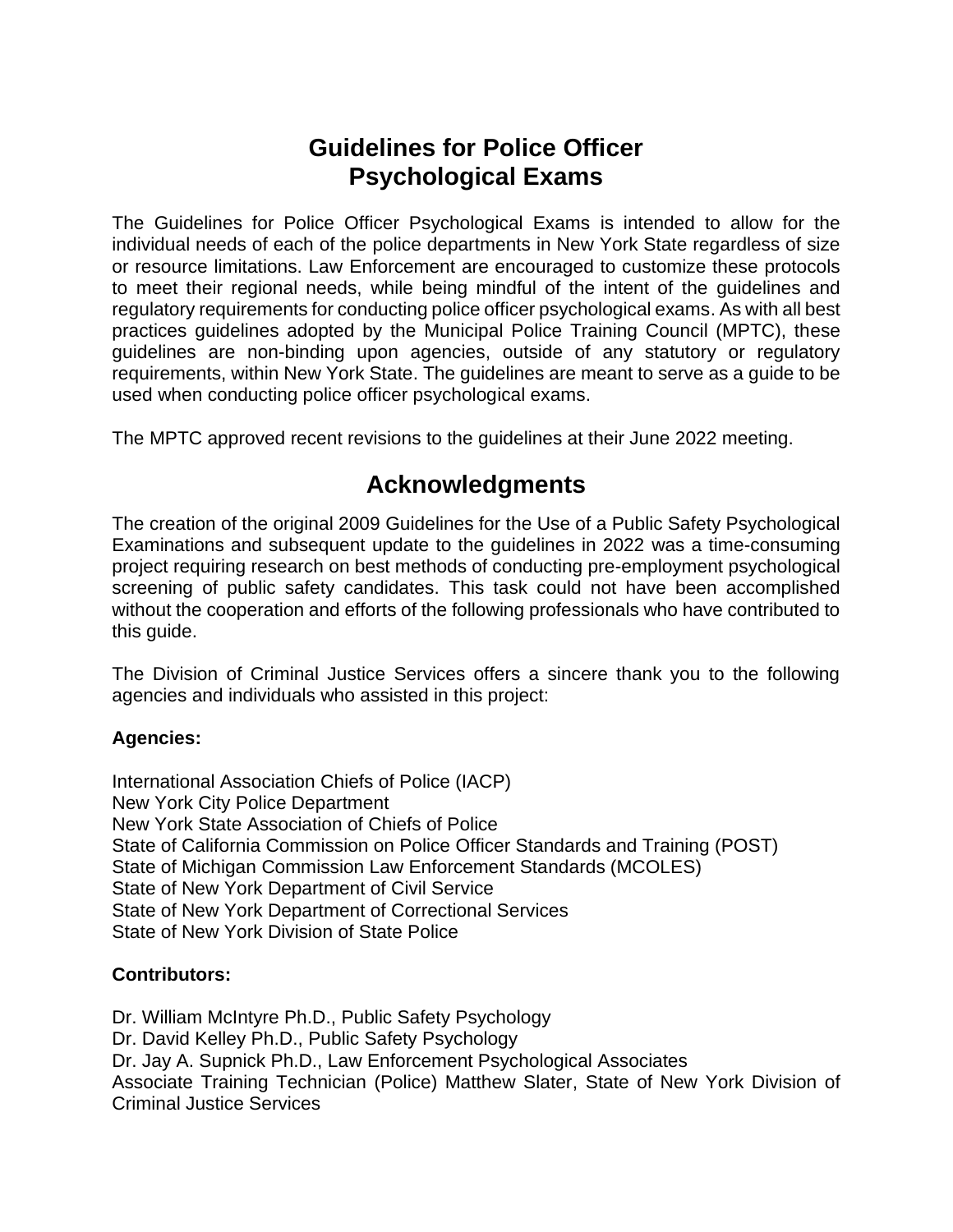# **I. Background**

On April 19, 2021, the "New York State Professional Policing Act (PPA) of 2021" was signed into law effectuating revisions and updates to numerous statutes in relation to the policing profession. Among several statutory changes, the PPA includes amendments to Executive Law §840(2) directing the Municipal Police Training Council (MPTC) to establish psychological minimum hiring standards for all new police officer hired by agencies defined in paragraphs (b), (c), (d), (e), (f), (j), (k), (l), (o), (p), (s) and (u) of Criminal Procedure Law (CPL) §1.20(34). As a result, changes to Part 6000 of Title 9 of the Compilation of Codes, Rules, and Regulations of the State of New York (NYCRR), codify requirements for police employers related to psychological standards under 9 NYCRR §6000.11.

Pursuant to these new regulations, a psychological assessment is required as a screening tool in determining if a candidate can perform the essential functions of a police officer. The assessment will provide agencies with additional information for determining selection or non-selection of police officer candidates.

#### **II. Purpose**

- A. It is vital agencies select candidates who are emotionally stable and psychologically fit to serve as law enforcement officers. To meet that goal and pursuant to the MPTC hiring regulations, a psychological assessment must be conducted on a police officer candidate to screen out those who may not be able to carry out the essential functions of a police officer or endure the uniquely stressful working conditions, or to screen out those who are not emotionally stable.
- B. The following guidelines are designed to serve as a resource regarding the considerations involved with psychological screening of police officer candidates appointed full-time or part-time and in competitive or noncompetitive class positions, and consistent with the requirements prescribed by the MPTC under Part 6000 of 9 NYCRR.<sup>1</sup> Although these guidelines contain discussion of laws and their impact on pre-employment psychological screening and civil service, the information should not be treated as legal advice.

<sup>1</sup> 9 NYCRR §6000.2(c)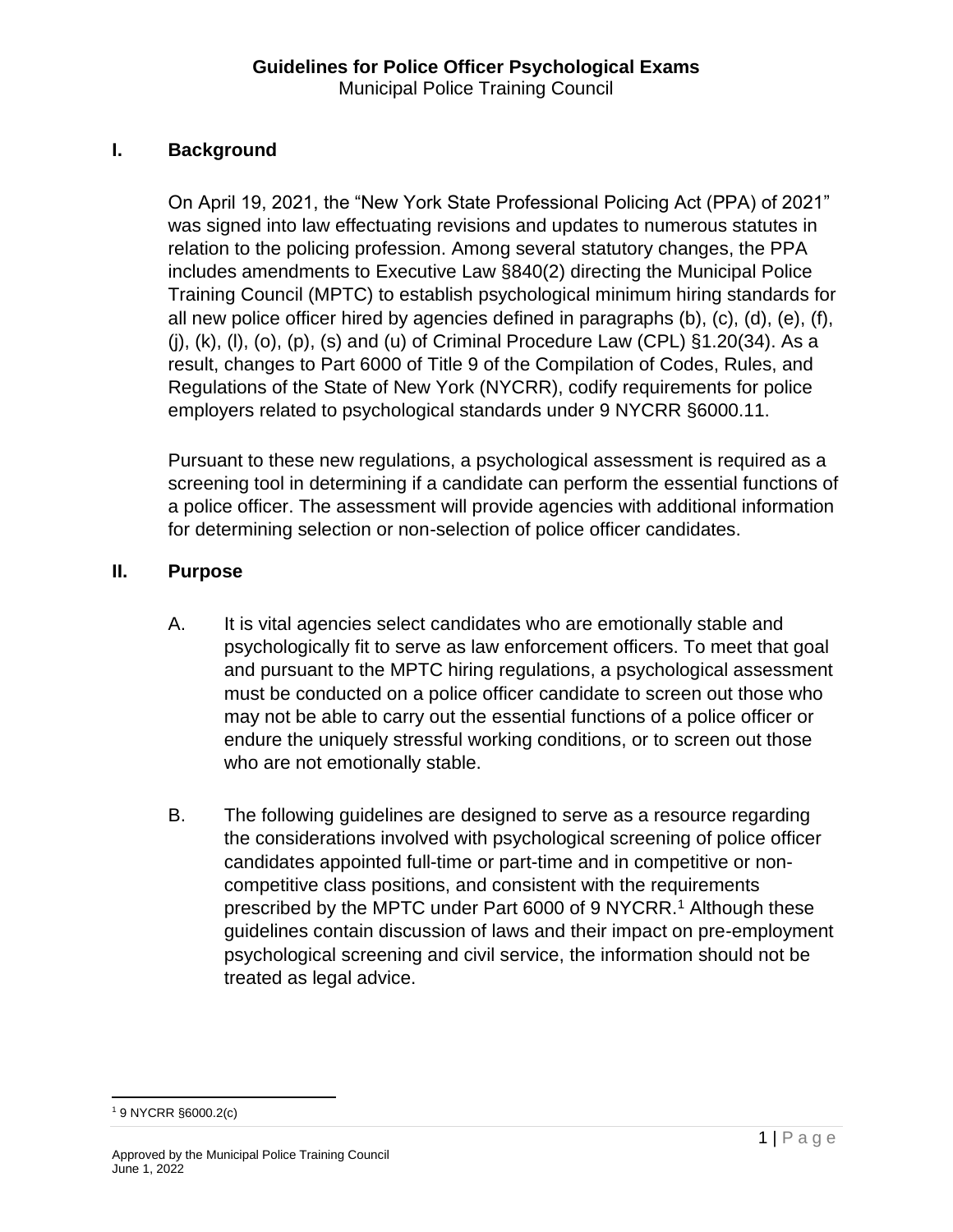C. Law enforcement agencies are encouraged to conduct the careful reading of Civil Service Law, Municipal Civil Service Rules and related laws, case law, and seek advice from legal counsel as necessary.

#### **III. Definitions**

- A. **Conditional Offer of Employment** an offer of employment that is contingent upon the candidate meeting/passing certain additional requirements, such as a medical examination or psychological assessment.
- B. **Curriculum Vitae (CV, Vitae, or Vita)** a detailed listing of an individual's educational achievements, publications, presentations, professional activities and honors.
- C. **Informed Consent** an agreement to do something or to allow something to happen made with complete knowledge of all relevant facts, such as the risks involved or any available alternatives.
- D. **Job Task Analysis** systematic identification of the fundamental elements of a job, and examination of knowledge and skills required for the job's performance.
- E. **Municipal Civil Service Agency** positions in local government fall under the jurisdiction of a Municipal Civil Service Commission or a qualified Personnel Officer, who are responsible for administering the merit system in local government. Each county is responsible for administering civil service for the county and its civil divisions within the county including towns, villages, school districts, BOCES, special districts and cities, except in certain cities or suburban towns, which have elected to administer civil service.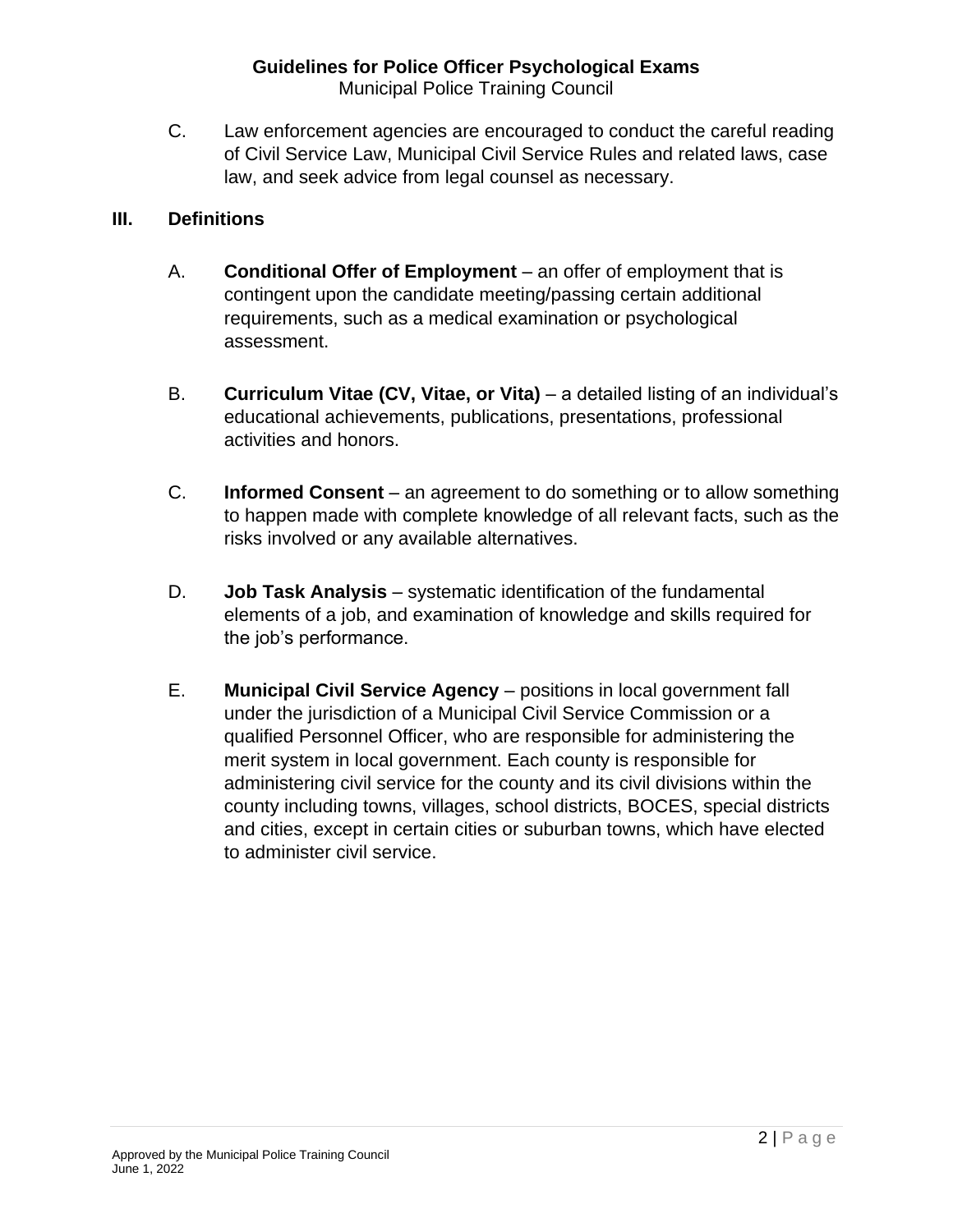#### **Guidelines for Police Officer Psychological Exams** Municipal Police Training Council

F. **Public Safety Psychological Evaluation** – assessment of an individual by a qualified psychologist or psychiatrist. The evaluation consists of the administration of a battery of psychological tests and an individual "face to face" interview of public safety candidates. 2 This interview may be conducted virtually, over a secure, HIPAA-compliant internet platform consistent with guidelines set forth by state licensing entities. The psychological assessment will screen for psychopathological disorders, personality characteristics, and substance abuse problems that are not compatible with those of effective law enforcement officers.

# **G. Qualified Psychologist or Psychiatrist<sup>3</sup>**

- 1. **Psychologist** a specialist licensed by the State of New York in the study of the structure and function of the brain and related behaviors or mental processes who has been determined by the appropriate municipal civil service commission to possess the necessary experience and qualifications to administer psychological tests and interpret test results for the selection of public safety candidates, and who has been designated by such commission to administer such tests and interpret of test results. A psychologist may provide psychological evaluation, assessment, testing, and treatment, but may not prescribe medications.
- 2. **Psychiatrist**  board certified licensed physician (M.D. or D.O.) specializing in the evaluation, diagnosis, and treatment of mental disorders who has been determined by the appropriate municipal civil service commission to possess the necessary experience and qualifications to administer psychological tests and interpret test results for the selection of public safety candidates, and who has been designated by such commission to administer such tests and interpret of test results. The individual's medical and psychiatric training prepares them to treat adults and children either individually, as part of and involving the family unit, and/or in a group setting. Psychiatrists can prescribe medications, if needed.

<sup>&</sup>lt;sup>2</sup> See Section IV, B of the MPTC Guidelines for Psychological Exams

<sup>3</sup> 9 NYCRR § 6000.1(g)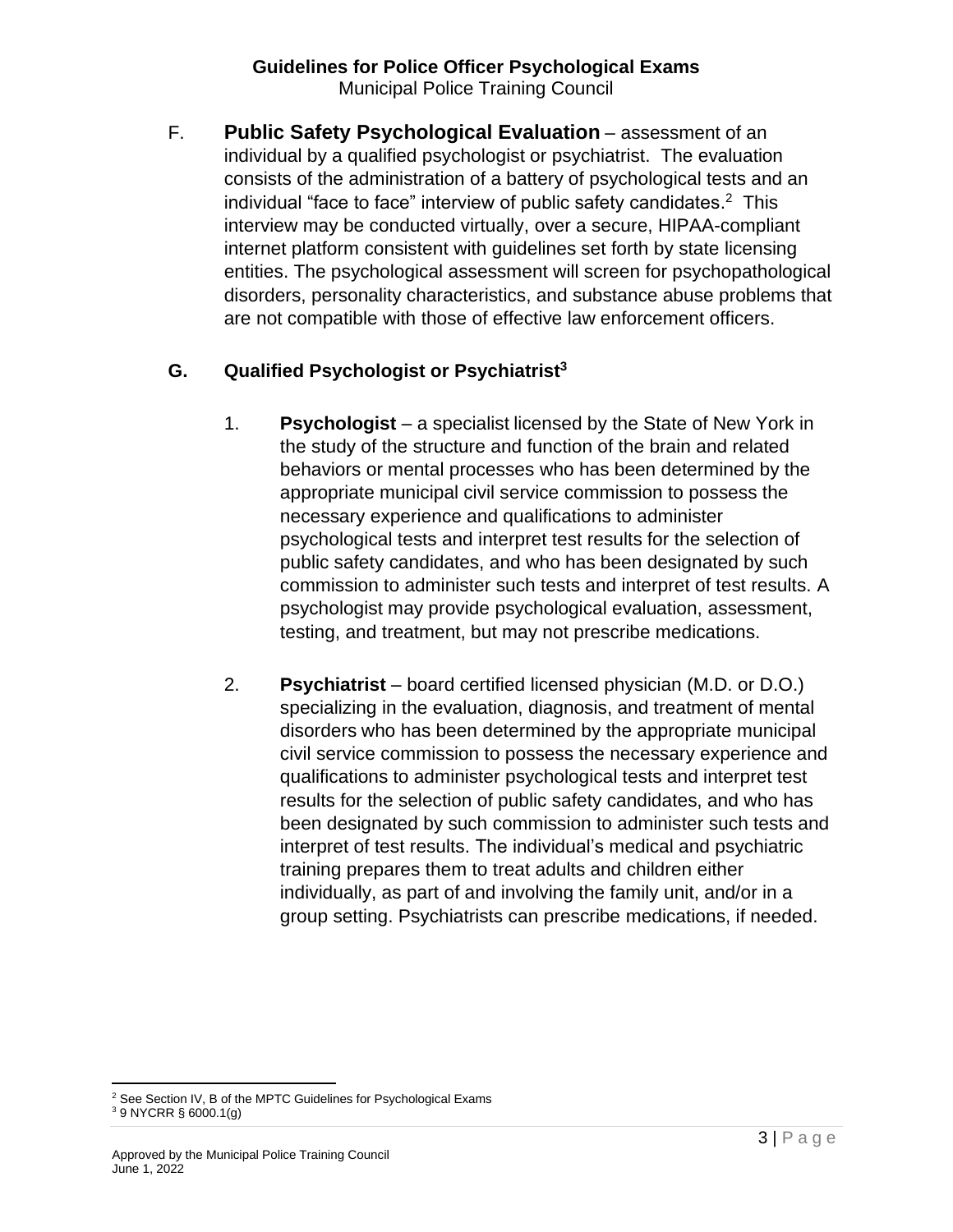- H. **Psychometrics** branch of psychology that deals with the design, administration, and interpretation of the quantitative tests for the measurement of psychological variables such as intelligence, aptitude, and personality traits.
- I. **Psychopathology** a term which refers to either the study of mental illness or mental distress, or the manifestation of behaviors and experiences which may be indicative of mental illness or psychological impairment, such as abnormal, maladaptive behavior, including substance abuse, or mental activity.
- J. **Semi-Structured Interview<sup>4</sup>** interviews that are conducted with an initial set of pre-determined questions asked by the psychologist to the candidate being interviewed. Additional questions are created during the interview allowing the psychologist the flexibility to probe for details or discuss issues with the candidate. Public safety psychologists prefer this method of interviewing candidates to determine if the candidate is able to perform the essential functions of a police officer.

# **IV. Psychological Assessment Procedure**

A. Psychological assessments will be used as a component of the overall hiring process for police officer candidates in conjunction with other regulatory requirements such as medical screening, background investigations, physical fitness testing, or other methods.

The psychological testing process must conform to the Americans with Disabilities Act of 1990 (ADA). A psychological assessment must be done after a conditional offer of employment  $(COE)^5$  but before the officer is hired. An employer may choose to exempt an officer that possesses a valid MPTC Basic Course for Police Officer certificate.<sup>6</sup> It is a recommendation to consult with an attorney prior to conducting psychological testing to ensure compliance with local, state, and federal laws.

<sup>4</sup> 9 NYCRR § 6000.11(b)

<sup>5</sup> 9 NYCRR §6000.3

<sup>6</sup> 9 NYCRR § 6000.11(e)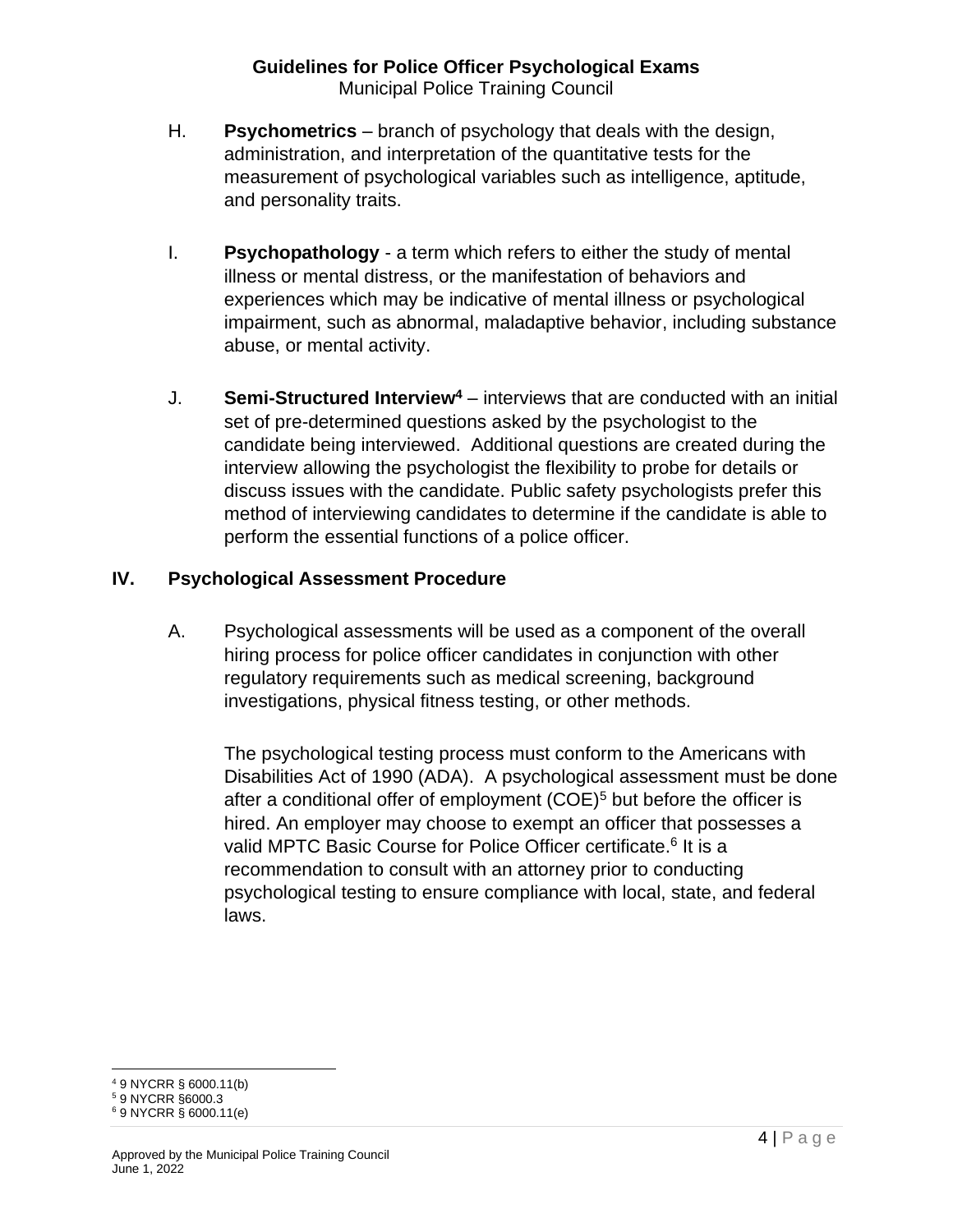- B. Each candidate must be evaluated by a qualified psychologist or psychiatrist to determine whether the candidate is psychologically fit to perform the essential functions of a police officer.<sup>7</sup> The psychological assessment must include the following:<sup>8</sup>
	- 1. screening for psychopathological disorders, personality characteristics, and substance abuse problems;
	- 2. use of at least two objective and validated psychological written tests for public safety personnel;<sup>9</sup>
	- 3. semi-structured interview process; and
	- 4. psychological assessment report and recommendation.
- C. Selection of a Qualified Psychologist or Psychiatrist to conduct proper assessments and interviews on law enforcement officers
	- 1. Psychological screening of candidates shall be completed by a New York State licensed psychologist, or a New York State Board certified psychiatrist as further defined in the regulations.<sup>10</sup>
	- 2. Verify the psychologist or psychiatrist is licensed to practice in New York State. The search for a psychologist may be completed using <http://www.op.nysed.gov/opsearches.htm> or [https://www.nydoctorprofile.com/NYPublic/dispatch/](https://www.abpn.com/) for a psychiatrist.
	- 3. Determine if the psychologist has any public discipline notices on file with New York State Education Department Office of the Professions. The search may be completed using [http://www.op.nysed.gov/rasearch.htm.](http://www.op.nysed.gov/rasearch.htm)

<sup>10</sup> 9 NYCRR §6000.1

<sup>7</sup> 9 NYCRR § 6000.11(a)

<sup>8</sup> 9 NYCRR § 6000.11(b)(c)

<sup>9</sup> 9 NYCRR § 6000.11(b). See section IV., E of MPTC Guidelines for Police Officer Psychological Exams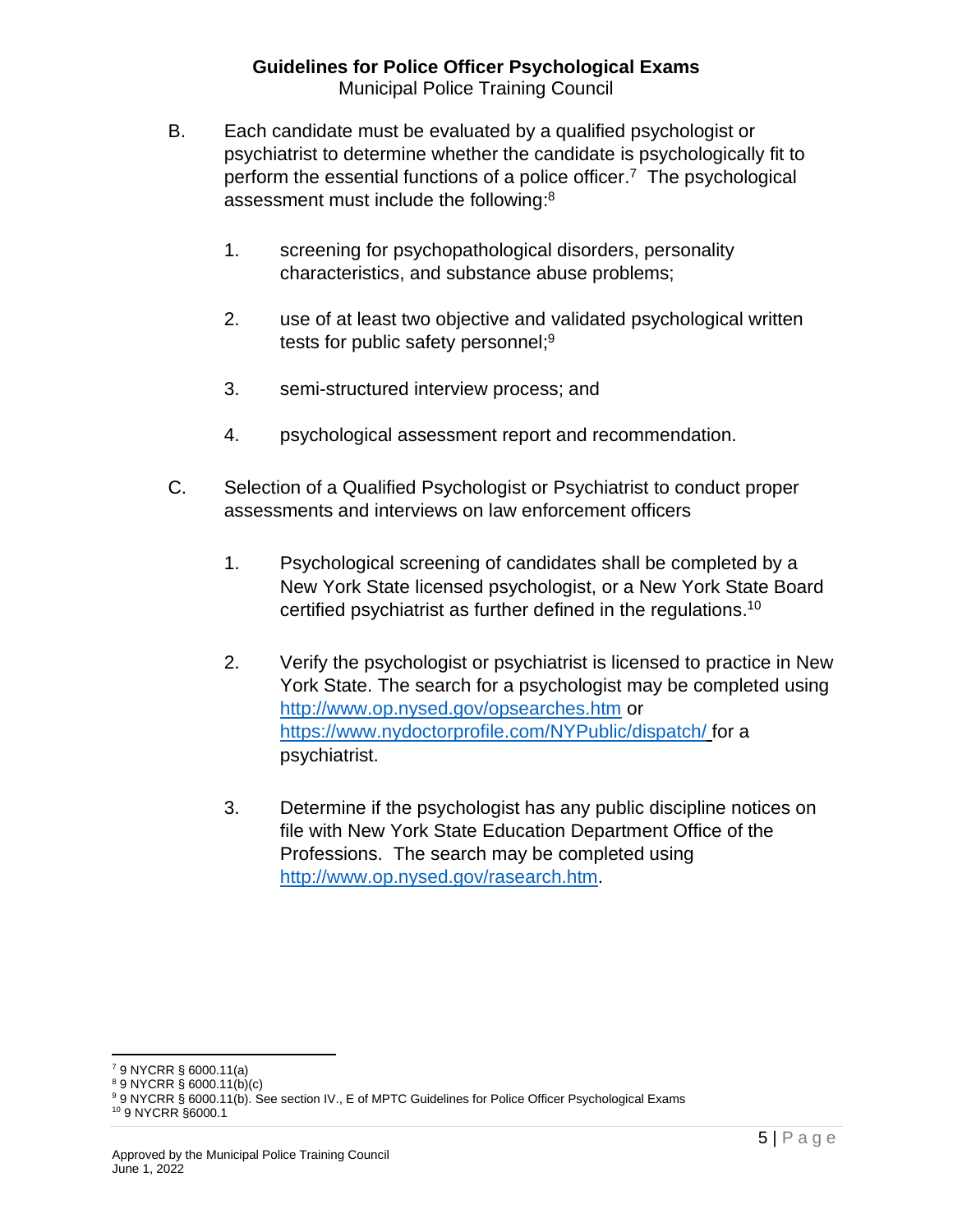Municipal Police Training Council

A similar search may be conducted for psychiatrists at [https://www.health.ny.gov/professionals/doctors/conduct/.](https://www.health.ny.gov/professionals/doctors/conduct/) A notice of discipline may not be disqualifying for the psychologist or psychiatrist. The police agency needs to be aware of the underlying cause and content of the discipline.

- a) Determine the psychologist's or psychiatrist's experience in conducting pre-employment assessments and interviews for police officers.
- b) Determine if the psychologist or psychiatrist has an understanding of the duties of a police officer. The following methods are suggested but are not all inclusive.
	- (1) Prior experience working as a police officer
	- (2) Knowledge of Police Officer Job Task Analysis reports
	- (3) Interviews of police officers
	- (4) Surveys of police officers
	- (5) "Ride-alongs" or job shadowing of police officers
	- (6) Board certification in police and public safety psychology awarded by the American Board of Professional Psychology.
	- (7) Familiarity with police psychology literature regarding pre-employment assessments and interviews of police officer candidates
- c) Determine the psychologist's experience in relevant areas of pre-employment testing of police officers
	- (1) Americans with Disability Act of 1990
	- (2) Health Insurance Portability and Accountability Act of 1996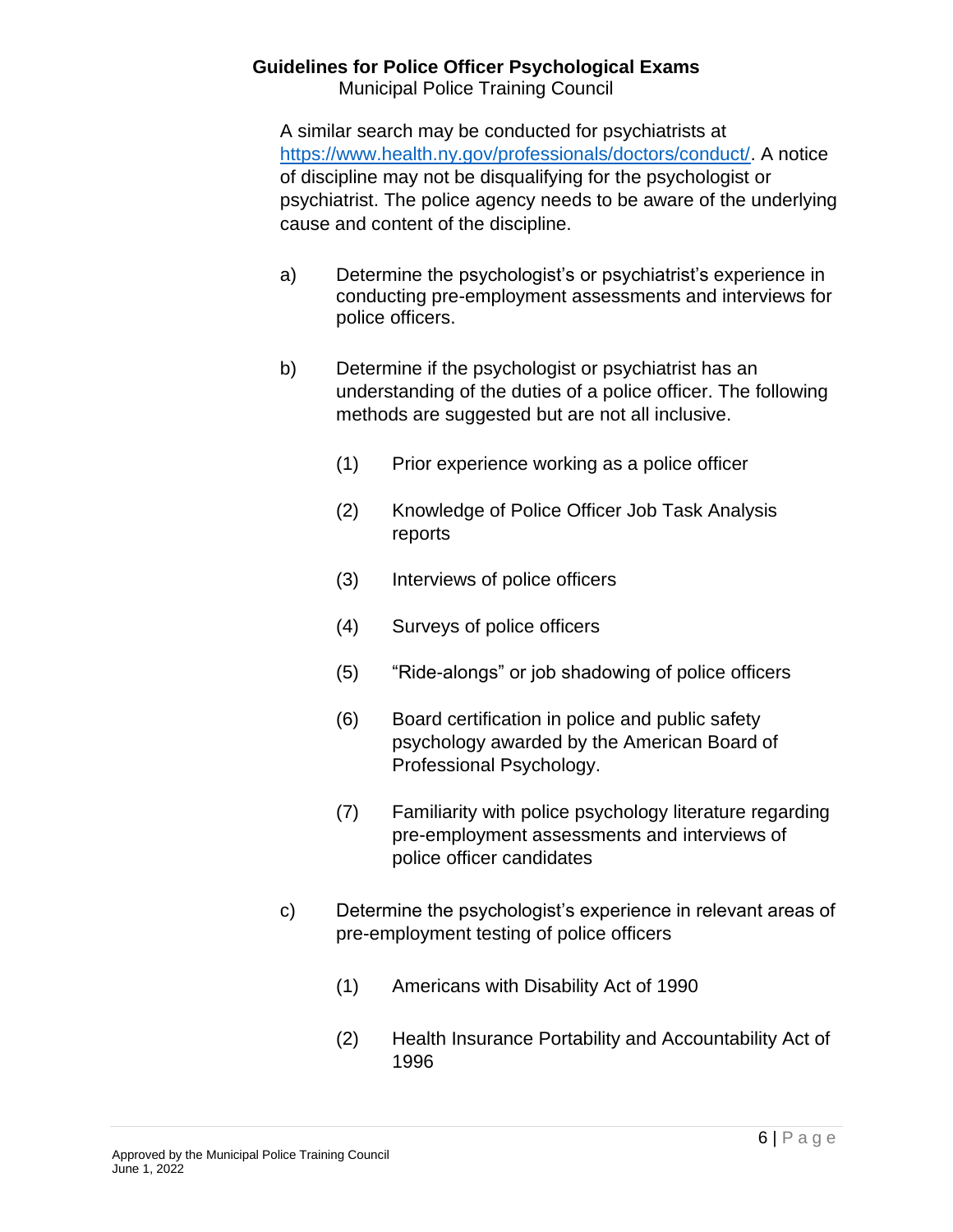Municipal Police Training Council

- (3) Applicable New York State case law concerning the pre-employment screening of police officers
- d) Obtain the following information from the psychologist
	- (1) Curriculum Vitae
	- (2) References from past clients (i.e., police agencies)
	- (3) Continuing education in police officer candidate assessment and selection
	- (4) Memberships in professional organizations. The following organizations are examples of professional organizations which assist psychologists with assessments, interviews and selection of police officers.
		- (a) American Psychological Association Public Service Psychology Division 18
		- (b) Society of Police and Criminal Psychology
		- (c) International Association of Chiefs of Police: Police Psychology Services Section
- e) The psychologist should be prepared to consult with the police agency on the overall benefits and limitations of psychological screening in the police officer screening process. The psychologist understands the job-related criteria the agency is interested in measuring, and how these criteria relate to psychological assessment procedures.
	- (1) The procedures and goals developed between the police agency and the selected psychologist should be reviewed annually and periodically revised to reflect new developments in case law, psychometrics, professional practices, and research.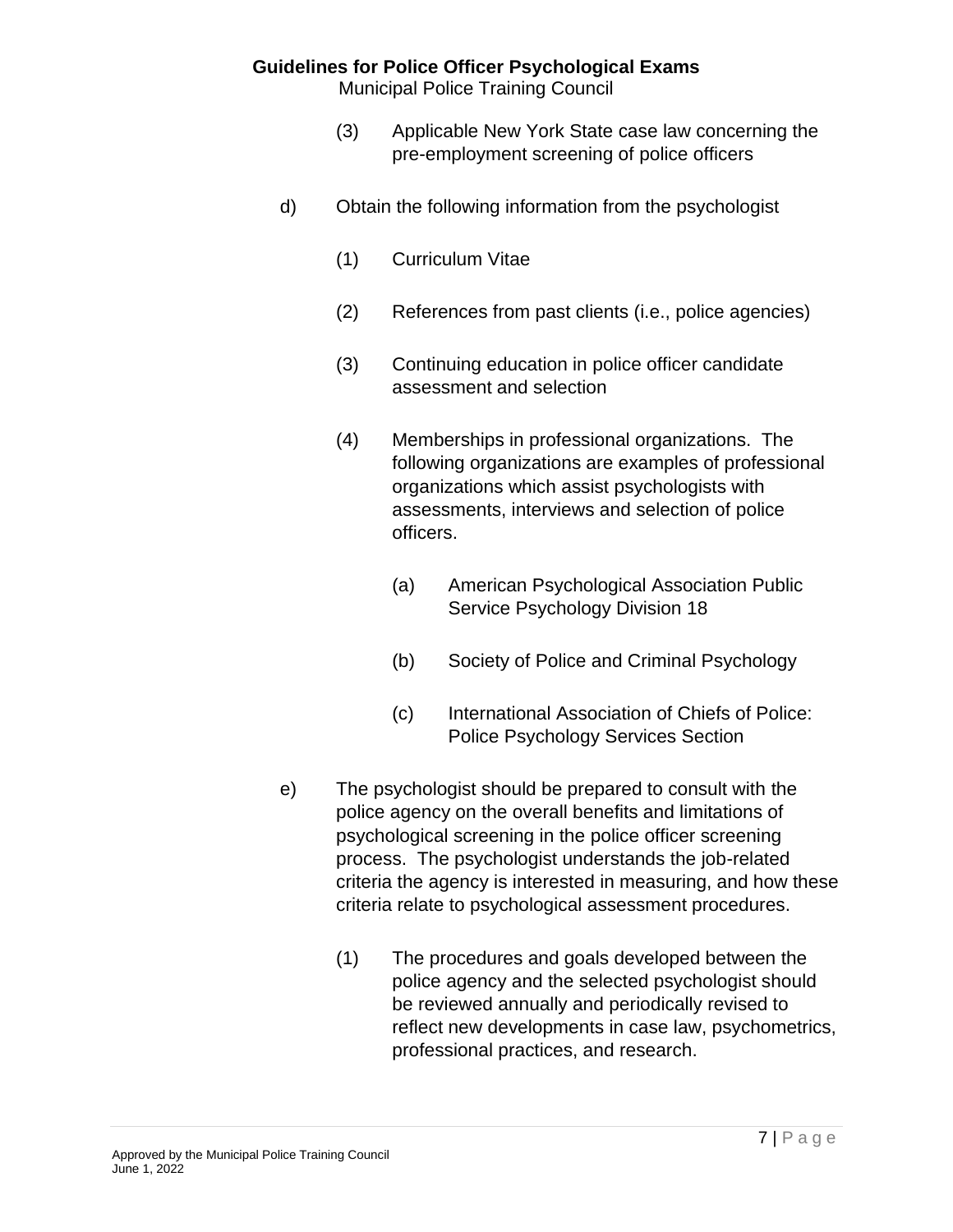Municipal Police Training Council

- (2) The selected psychologist should assist the law enforcement agency in maintaining adverse impact analysis to detect any discriminatory patterns of the psychological testing program in consultation with the agency's Affirmative Action Officer or similar title.
- D. Informed Consent
	- 1. Prior to any psychological testing or psychological interviews, the candidate is advised of and signs an informed consent to the conditions of the evaluation.
	- 2. Conditions of the informed consent may include:
		- a) The agency administering the test is the client and the sole recipient of the evaluation results.
		- b) The candidate will not be able to review the test, interview or evaluation results.
- E. Candidate Completes a Written Psychological Exam
	- 1. Test battery must contain at least two objective and validated psychological tests 11
		- a) One test should measure psychopathology which includes substance abuse
		- b) The second test should measure normal personality characteristics
	- 2. The instruments shall be norm referenced for use with law enforcement officers

<sup>11</sup> 9 NYCRR § 6000.11(b)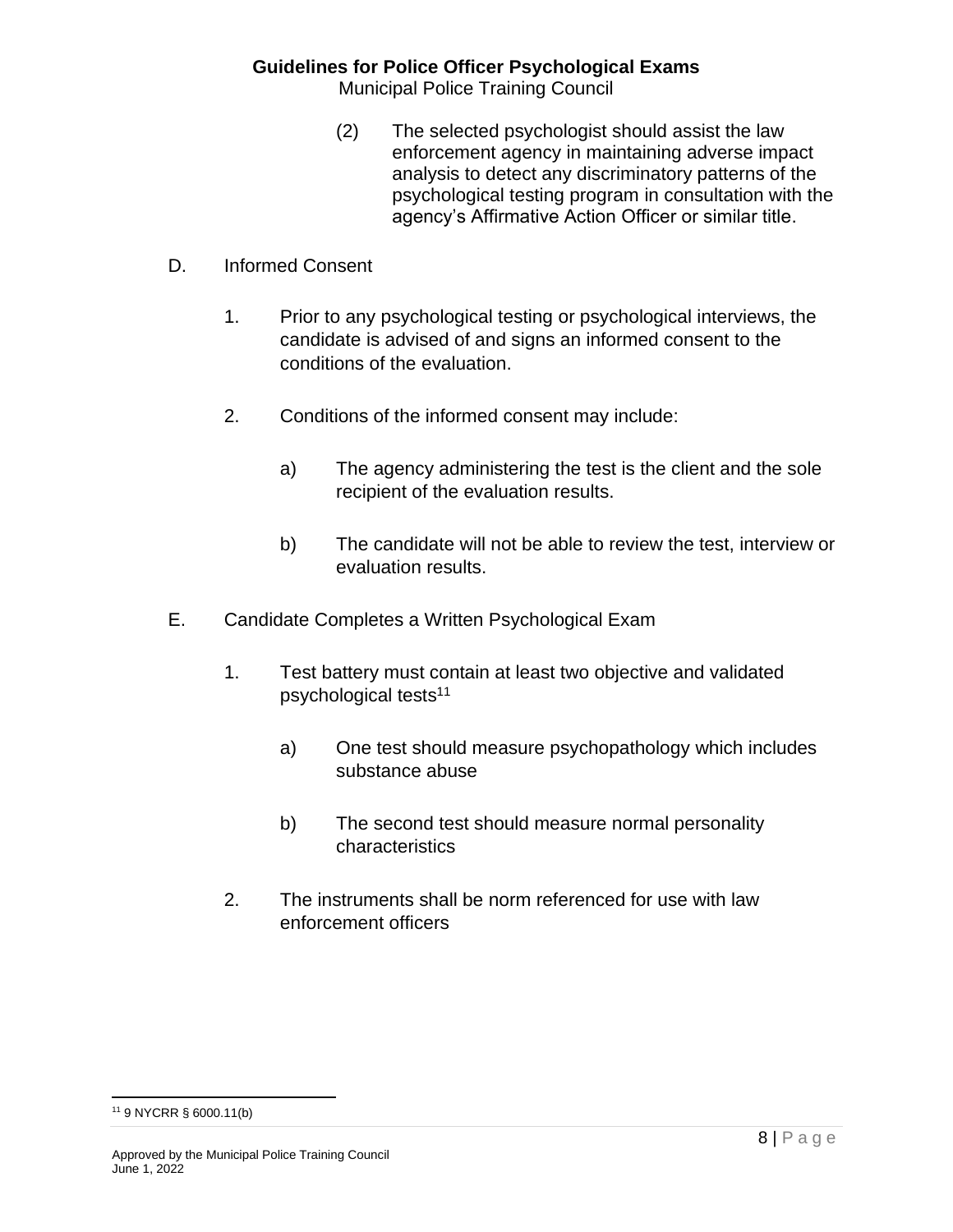#### **Guidelines for Police Officer Psychological Exams** Municipal Police Training Council

- 3. Written tests should be validated for use with public safety candidates. Validation is an ongoing process. The following guidelines should be considered during the validation of psychological screening instruments:
	- a) Written assessment instruments utilized should have strong validation evidence for use with public safety applicants.
	- b) Tests should have a substantial research base for interpretation with normal range populations in general, and public safety applicants in particular.
	- c) Tests should have clear, established interpretive strategies for use with applicants.
	- d) Tests should have demonstrated validity in predicting personality and mental health problems that are considered detrimental to job performance, including but not limited to impulsive and irresponsible behavior, difficulties in social and interpersonal relationships, and antisocial attitudes and behavior.
	- e) Validation evidence should be consistent with Principles for the Validation and Use of Personnel Selection Procedures established by Society for Industrial and Organizational Psychology Inc. and Division 14 of the American Psychological Association (SIOP/APA).
	- f) New or emerging psychological instruments with no established law enforcement norms that are included in a test battery should have available validation evidence for the testing instrument consistent with Principles for the Validation and Use of Personnel Selection Procedures (SIOP/APA).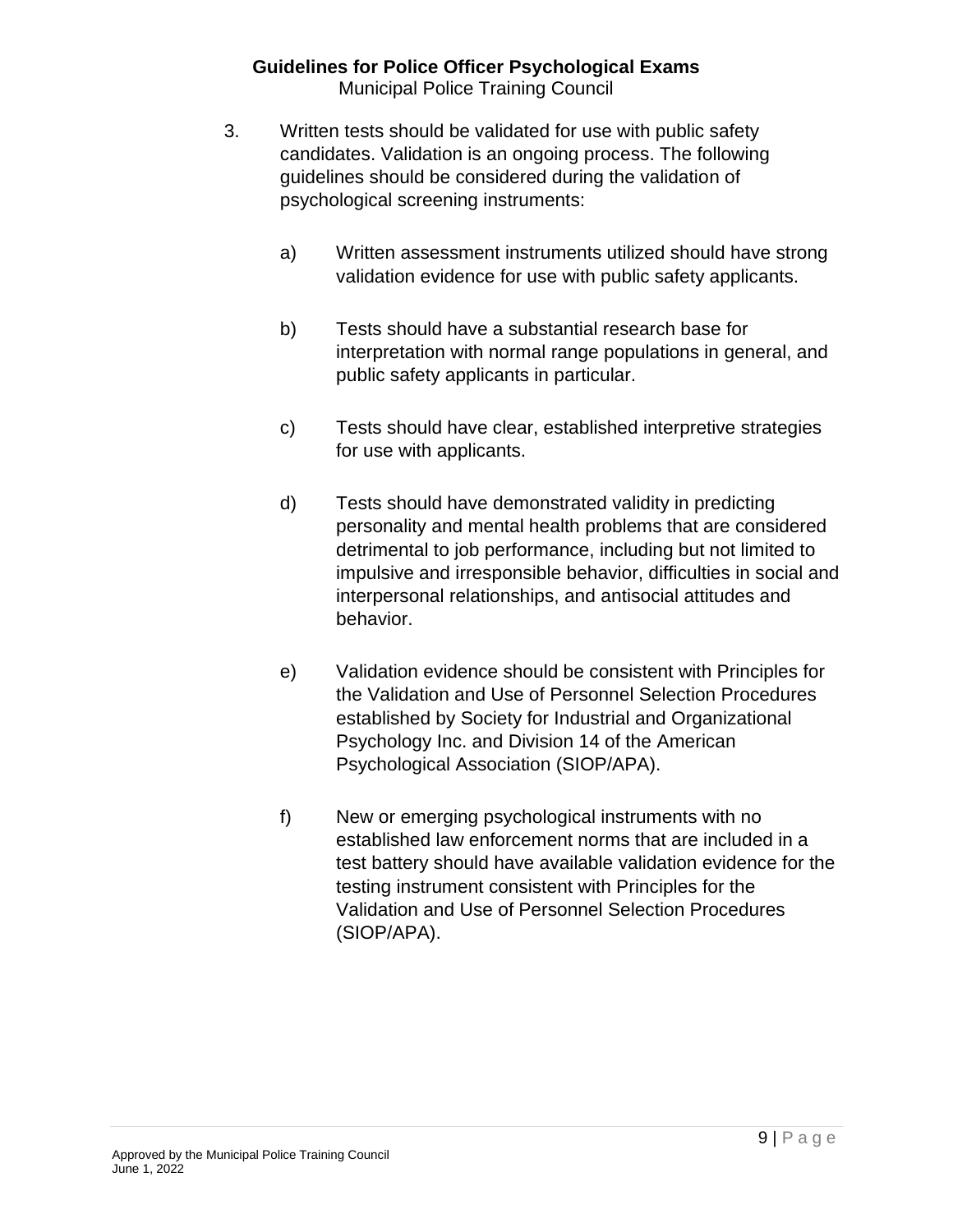Municipal Police Training Council

- g) If specific cut-off scores are used, there needs to be clear statistical evidence that the scores are valid and have been cross validated in research studies by the test developer or the agency where the test will be used. The specific cut-off scores and the rationale for using the specific cut-off scores shall be documented.
- 4. Mail order, internet, or computer-based psychological instruments should be reviewed by a New York State licensed psychologist prior to use. The psychologist will determine if the selected instruments are appropriate for the use of selecting police officer candidates.
- G. Exam is interpreted by a qualified psychologist or psychiatrist<sup>12</sup>
	- 1. The qualified psychologist or psychiatrist should always retain responsibility to verify and interpret all psychological test results.
	- 2. Test scales, profiles and reports used for the selection purposes should be produced using appropriate, current software or scoring keys licensed by the publisher of the test
	- 3. Tests should be administered, scored, and interpreted according to the publisher's recommendations and consistent with established test administration standards.
- H. Qualified psychologist or psychiatrist interviews the candidate<sup>13</sup>
	- 1. The results of the written test must be available to the evaluator prior to the interview.
	- 2. A semi-structured, job-related interview format should be employed with all candidates.
	- 3. Interviews should be scheduled to allow sufficient time to cover appropriate background and test result verification.

<sup>12</sup> 9 NYCRR §6000.1

<sup>13</sup> 9 NYCRR § 6000.11(b)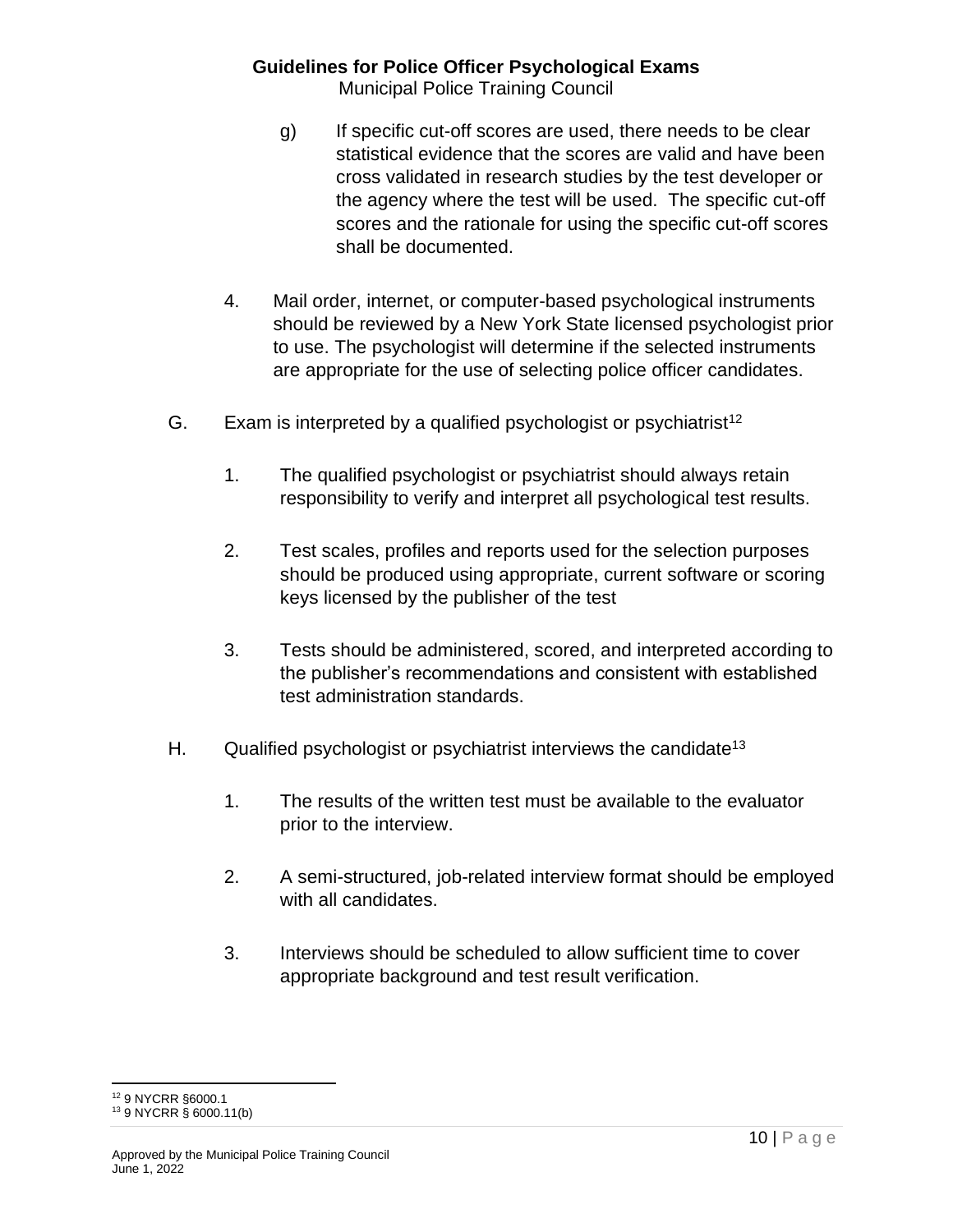- I. Qualified psychologist or psychiatrist prepares a written report on the candidate<sup>14</sup>
	- 1. The report needs to evaluate if the candidate can perform the essential functions of a police officer.
	- 2. Pre-employment reports should not be used for positions or departments not expressly considered by the psychologist at the time of the evaluation.
	- 3. The report and any ratings or recommendations in compliance with regulatory requirements are valid for a period of one year. After one year, the applicant should be retested and reinterviewed.
	- 4. The report shall be based on all psychological information relating to the candidate including test material and the personal interview results.
	- 5. The psychologist's report must explain if the candidate can perform the "essential functions." This section may contain any reservations the psychologist may have regarding the validity or reliability of the test results.
	- 6. The report shall include a justification for any rating and/or recommendation made by the psychologist. The psychologist's reasoning in arriving at the recommendation should be transparent, based on the data included in the report and understandable by the lay reader at the police agency.
	- 7. The psychologist should be prepared to defend their procedures, conclusions, recommendations, and ratings.
	- 8. All written testing instruments will be maintained by the psychologist and kept for a minimum of six years in accordance with New York State Law.<sup>15</sup> The final written psychological report shall be included in the candidate's medical file due to the possibility of the report containing sensitive medical information. An executive summary, devoid of any medical information, shall be placed in the candidate's personnel file.